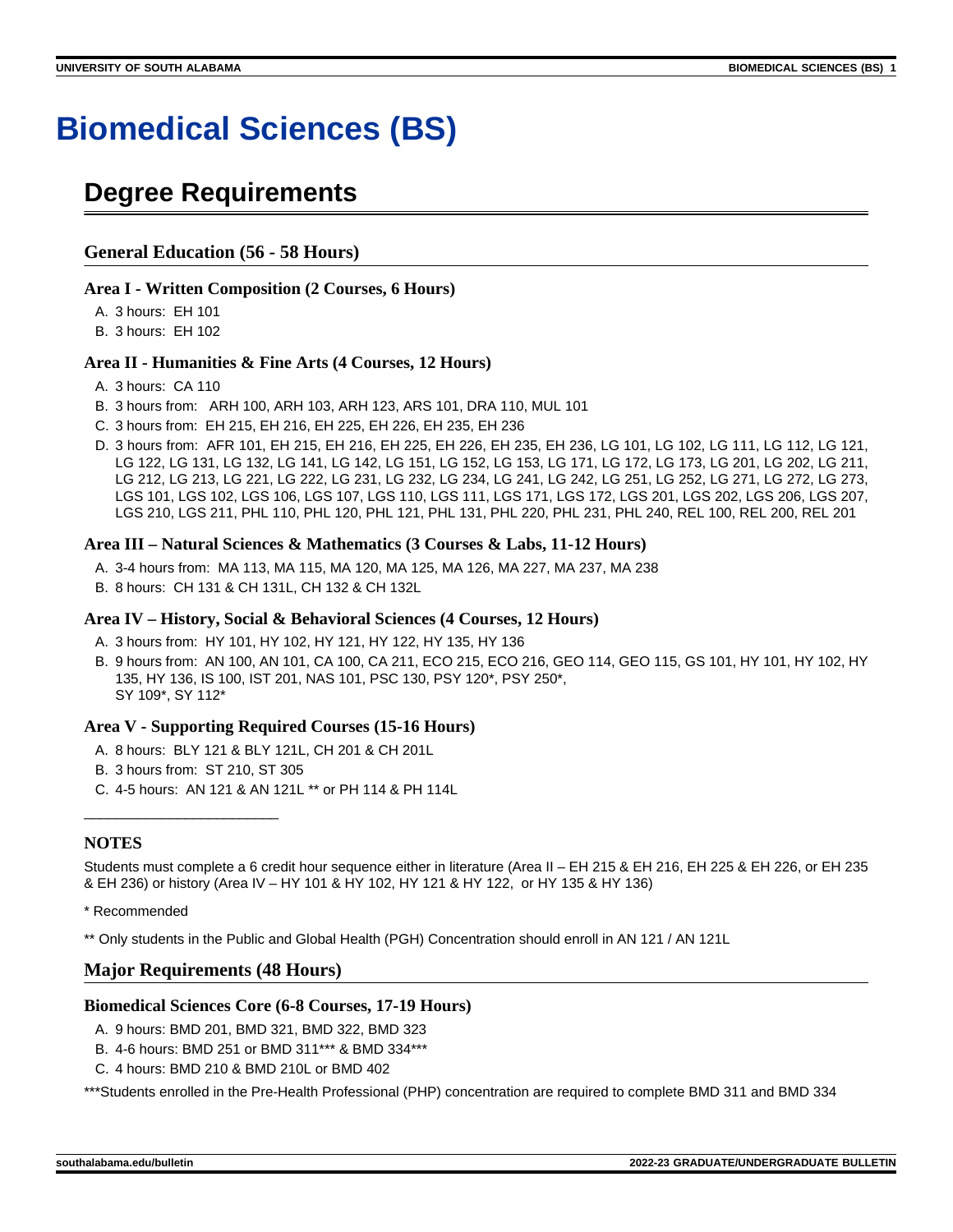#### **Electives - (16-17 Unduplicated Hours)**

A. 16-17 hours from: BMD 210, BMD 210L, BMD 212, BMD 212L, BMD 251, BMD 252, BMD 290, BMD 311, BMD 331, BMD 334, BMD 335, BMD 336, BMD 350, BMD 351, BMD 390, BMD 401, BMD 402, BMD 403, BMD 410, BMD 420, BMD 430, BMD 441, BMD 450, BMD 451, BMD 490, BMD 493, BMD 494, BMD 499, BLY 301, BLY 411, BLY 459, EMS 210

#### **Concentration Options - (14-15 Hours)**

- A. 15 hours in Pre-Health Professional (PHP): BMD 335, BMD 336, BMD 350, BMD 401, BMD 430
- B. 15 hours in Public and Global Health (PGH): IS 100, KIN 263, BMD 351, BMD 441, HS 462
- C. 14 hours in Biotechnology (BT): BMD 331, BMD 350, BMD 451, BLY 445

#### **Minor Requirements (0 Hours)**

A minor is not required for this degree program

#### **Notes:**

A maximum of 3 hours of BMD 450, BMD 494 or BMD 499 can count toward major electives

Students interested in Health Professions (e.g. dental, medicine, pharmacy, etc.) and/or Ph.D. programs in Basic Medical Sciences may also need to enroll in General Biology II, Physics II, Organic Chemistry II and/or Calculus.

All undergraduates must complete two designated writing credit (W) courses, at least one of which must be in the student's major.

Additional classes may be needed to reach the 120 total credit hours required for graduation.

# **Graduation Plan**

# **Biomedical Science (BS): PHP Concentration (120 Total Hours)**

#### **First Year - Fall Semester**

| <b>Course ID</b>   | <b>Course Description</b>                                        | <b>Hours</b> |
|--------------------|------------------------------------------------------------------|--------------|
| EH 101             | <b>English Composition I</b>                                     | 3            |
| BLY 121 & BLY 121L | General Biology with Lab                                         | 4            |
| CH 131 & CH 131L   | General Chemistry with Lab                                       | 4            |
| <b>PSY 120</b>     | Introduction to Psychology or Area IV B. Social Science Elective | 3            |
| <b>BMD 201</b>     | Seminars in Biomedical Sciences                                  |              |
|                    |                                                                  |              |

**Total Hours** 15

#### **First Year - Spring Semester**

| <b>Course ID</b>   | <b>Course Description</b>      | <b>Hours</b> |
|--------------------|--------------------------------|--------------|
| EH 102             | <b>English Composition II</b>  |              |
| BLY 122 & BLY 122L | ***General Biology II with Lab |              |
| CH 132 & CH 132L   | General Chemistry II with Lab  |              |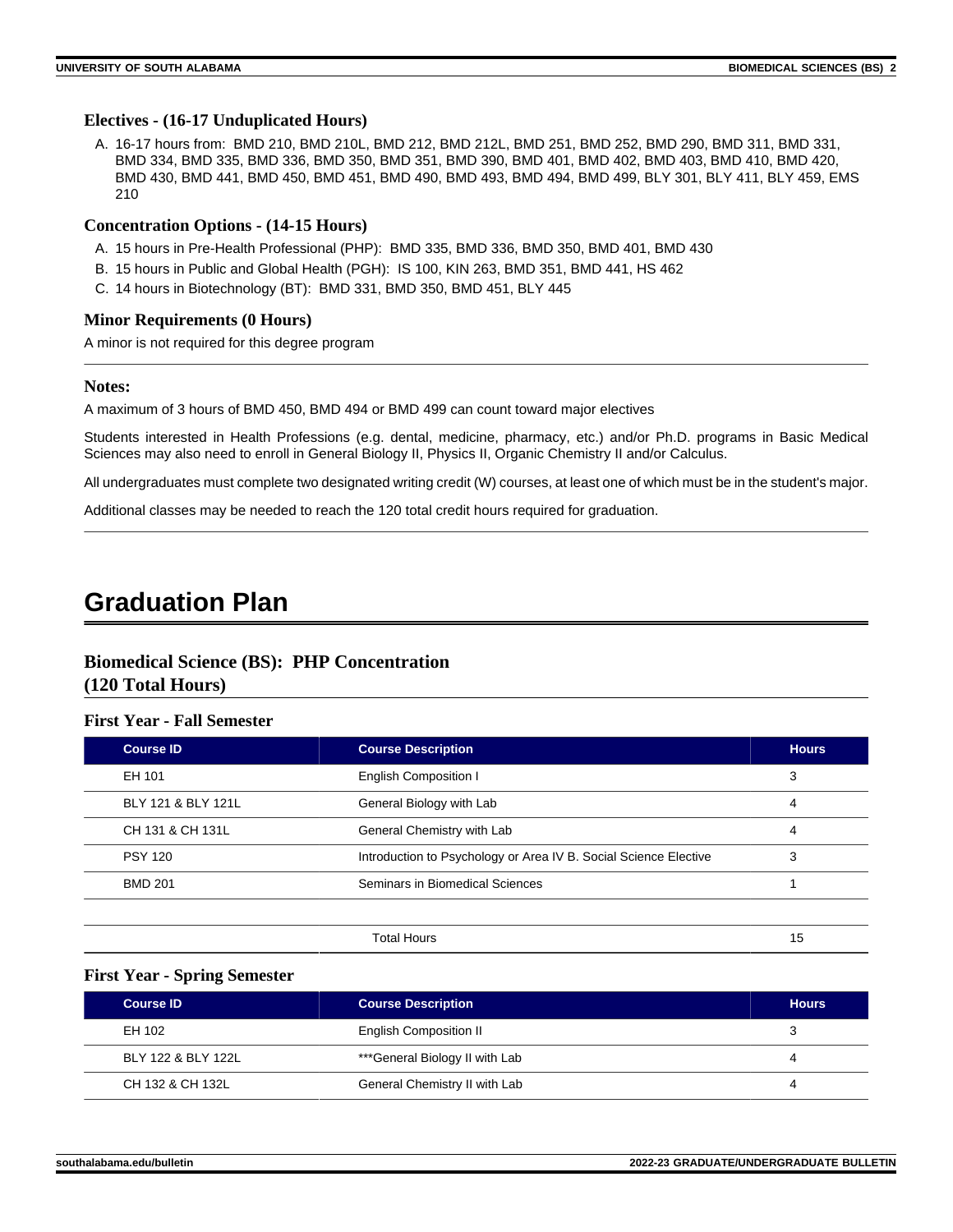| Math | **Area III, A      | $3 - 4$ |
|------|--------------------|---------|
|      |                    |         |
|      |                    |         |
|      | <b>Total Hours</b> | 14-15   |

# **Second Year - Fall Semester**

| <b>Course ID</b>    | <b>Course Description</b>               | <b>Hours</b> |
|---------------------|-----------------------------------------|--------------|
| CH 201 & CH 201L    | Organic Chemistry I with Lab            | 4            |
| PH 114 & PH 114L or | Physics with Algebra/Trig I with Lab or | 5            |
| PH 201 & PH 201L    | Calculus-based Physics I with Lab       | 4            |
| Fine Arts Elective  | **Area II, B                            | 3            |
| History             | **Area IV, A                            | 3            |
|                     |                                         |              |
|                     | <b>Total Hours</b>                      | $14 - 15$    |

# **Second Year - Spring Semester**

| <b>Course ID</b>    | <b>Course Description</b>                             | <b>Hours</b> |
|---------------------|-------------------------------------------------------|--------------|
| CH 202 & CH 202L    | ***Organic Chemistry II with Lab                      | 4            |
| PH 115 & PH 115L or | ***Physics with Algebra/Trig II with Lab or           | 5            |
| PH 202 & PH 202L    | ***Calculus-based Physics II with Lab                 | 4            |
| ST 210 or ST 305    | Statistical Reasoning or Applied Stat Health Sciences | 3            |
| CA 110              | <b>Public Speaking</b>                                | 3            |
|                     |                                                       |              |
|                     | <b>Total Hours</b>                                    | $14 - 15$    |

## **Third Year - Fall Semester**

| <b>Course ID</b> | <b>Course Description</b>                                             | <b>Hours</b> |
|------------------|-----------------------------------------------------------------------|--------------|
| <b>BMD 311</b>   | Human Anatomy                                                         | 3            |
| <b>BMD 321</b>   | <b>Biochemistry I</b>                                                 | 3            |
| <b>BMD 334</b>   | Human Physiology I                                                    | 3            |
| History          | ** Area IV, B (History #2 for Sequence or Social Science<br>Elective) | 3            |
| Literature       | **Area II, C                                                          | 3            |
|                  |                                                                       |              |

# **Third Year - Spring Semester**

| <b>Course ID</b> | <b>Course Description</b> | <b>Hours</b> |
|------------------|---------------------------|--------------|
| <b>BMD 322</b>   | Biochemistry II           |              |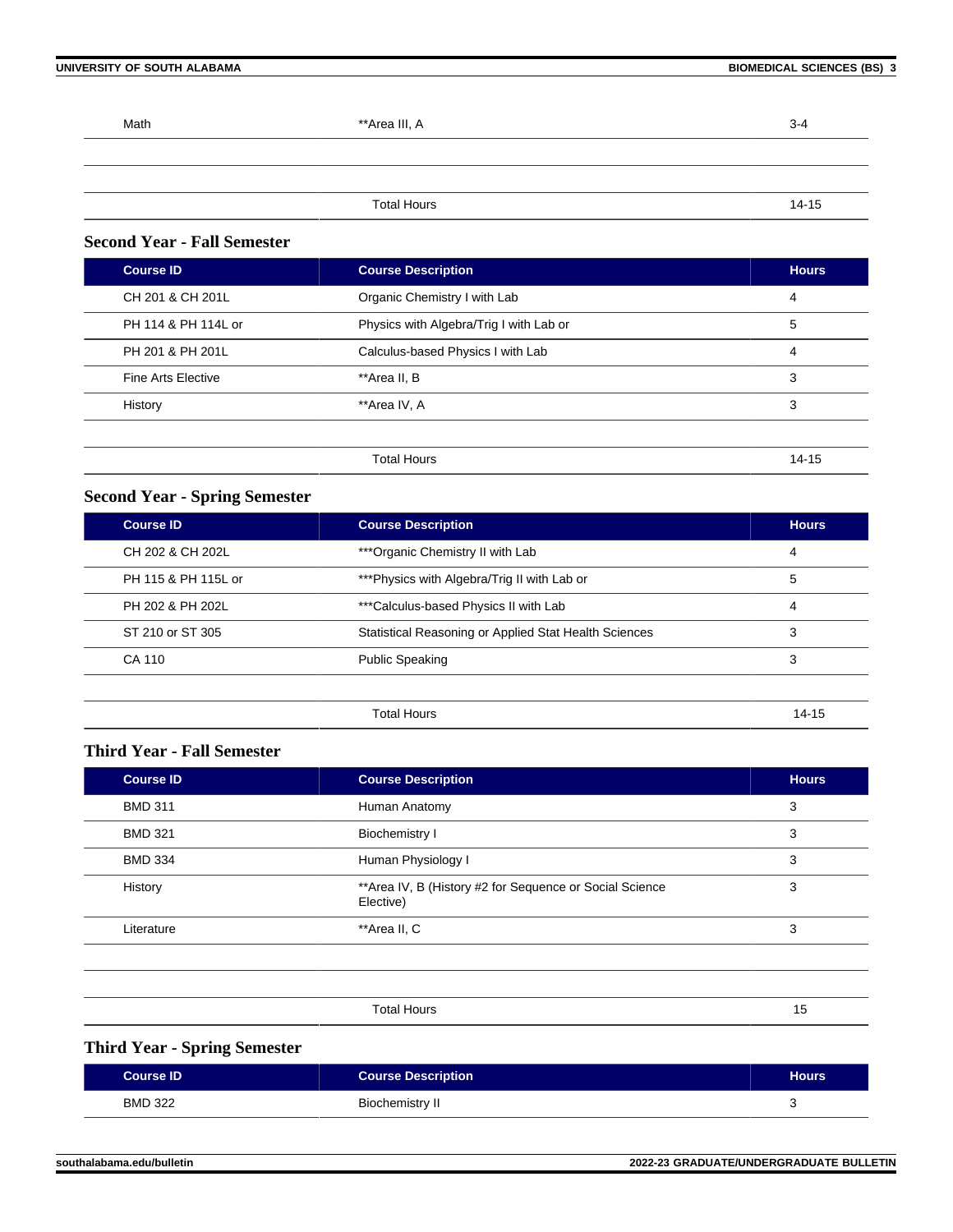| <b>BMD 323</b>      | <b>Biochemistry Lab</b>                                              | າ  |
|---------------------|----------------------------------------------------------------------|----|
| <b>BMD 335</b>      | Human Physiology II                                                  | 3  |
| <b>BMD 336</b>      | Human Physiology II Lab (W)                                          | 2  |
| <b>BMD Elective</b> | **Major Elective                                                     | 3  |
| Literature          | **Area II, D. (Literature #2 for Sequence or Humanities<br>Elective) | 3  |
|                     |                                                                      |    |
|                     | <b>Total Hours</b>                                                   | 16 |

# **Fourth Year - Fall Semester**

| <b>Course ID</b>     | <b>Course Description</b>             | <b>Hours</b> |
|----------------------|---------------------------------------|--------------|
| <b>BMD 401</b>       | Immunology                            | 3            |
| <b>BMD Electives</b> | **Major Electives                     | 4            |
| <b>BMD 430</b>       | <b>Neurosciences</b>                  | 4            |
| <b>BMD 493</b>       | Ethical Issues in Health (W)          | 3            |
| Social Science       | **Area IV, B. Social Science Elective | 3            |
|                      | <b>Total Hours</b>                    | 17           |

## **Fourth Year - Spring Semester**

| <b>Course ID</b>        | <b>Course Description</b>   | <b>Hours</b> |
|-------------------------|-----------------------------|--------------|
| <b>BMD 402</b>          | <b>Medical Microbiology</b> | 4            |
| <b>BMD Electives</b>    | **Major Electives           | 6            |
| <b>BMD 350</b>          | Human Genetics and Genomics | 3            |
| <b>General Elective</b> |                             | 3            |
|                         |                             |              |

| <b>Notes</b>                                                                                      |
|---------------------------------------------------------------------------------------------------|
| **See Degree Requirements                                                                         |
| ***Not required, recommended for students pursuing Health Professions Programs or Graduate School |
| (W) Writing-Intensive Course                                                                      |

Total Hours 16

# **Major Milestones**

Effective for fall, 2016 Major Milestones are used in all concentrations of the Biomedical Sciences major to help students stay on track for timely graduation. Each regular semester in the Biomedical Sciences major is a tracking term. In order to remain on track, students must complete the milestone requirements for each tracking term. These requirements are viewable on the Major Milestones table below.

Major milestone requirements apply only to full-time, degree-seeking students who first entered Fall 2016 or later. Milestone requirements do not apply to transfer students in the Biomedical Sciences program.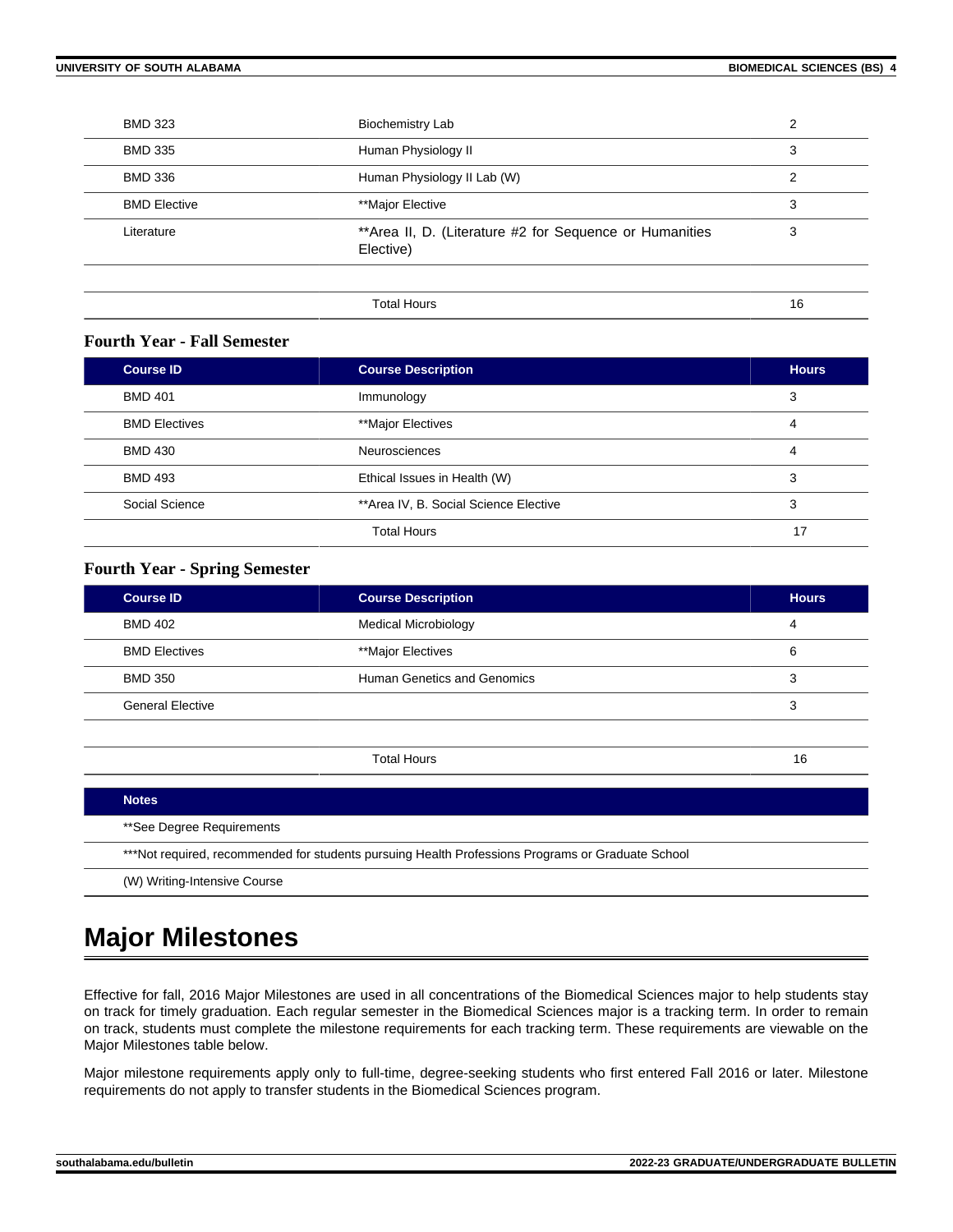The sample academic plan viewable on the Major Milestone tab below is designed to ensure graduation in the Biomedical Sciences major in four years. Several academic plans are available – consult with your academic advisor for the plan that is the best fit for you. For specific course requirements, refer to the program requirements above and the General Education requirement of the College of Allied Health Professions.

#### **Biomedical Sciences Major Milestones**

| Term 1                                      | <b>Course Description</b>                            | <b>Pre-requisite</b>                        | Cr<br><b>Hrs</b> | <b>Milestone</b><br><b>Notes</b> |
|---------------------------------------------|------------------------------------------------------|---------------------------------------------|------------------|----------------------------------|
| AHP 101<br><b>CAS 100</b><br><b>HSC 101</b> | First-Year Experience<br><b>College Success</b>      |                                             | $\overline{2}$   |                                  |
| EH 101/<br>EH 102                           | English Composition<br>V<br>English Composition<br>Ш | EH 101 or<br><b>ACT English Score</b><br>27 | 3                |                                  |
| <b>PSY 120</b>                              | Intro to Psychology                                  |                                             | 3                |                                  |
| <b>BLY 121/</b><br><b>BLY 121L</b>          | General Biology I/Lab                                | ACT Math 22                                 | 4                |                                  |
| CH 131/<br><b>CH 131L</b>                   | General Chemistry I/<br>Lab                          | ACT Math 24 or MA<br>112                    | 4                |                                  |
|                                             |                                                      |                                             | 16               |                                  |

**Term 2 Course Description Pre-requisite Cr Hrs Milestone Notes** EH 102 English Composition II EH 101 or ACT English Score 27 3 MA 113 or MA 115 CH 132/ CH 132L General Chemistry II/ Lab CH 131/CH 131L 4 BLY 122/ BLY 122L General Biology II/Lab BLY 121/BLY 121L 4 MA 125 Calculus I Calculus I ACT Math 27 or MA 113, MA 115 4

**15**

| Term 3                    | <b>Course Description</b>          | <b>Pre-requisite</b>           | cr<br><b>Hrs</b> | <b>Milestone</b><br><b>Notes</b>                      |
|---------------------------|------------------------------------|--------------------------------|------------------|-------------------------------------------------------|
| CH 201/<br><b>CH 201L</b> | Organic Chemistry II/<br>Lab       | CH 132/CH 132L                 | 4                | CH 132/CH<br>132L with a<br>grade of C or<br>better   |
| <b>PH 114/PH</b><br>114L  | Physics with Algebra/<br>Trig I/L  | ACT Math 25, MA<br>113, MA 115 | 5                | BLY 121/BLY<br>121L with a<br>grade of C or<br>better |
| <b>BMD 201</b>            | Seminars in Biomedical<br>Sciences |                                | 1                |                                                       |
| History<br>Elective       |                                    |                                | 3                |                                                       |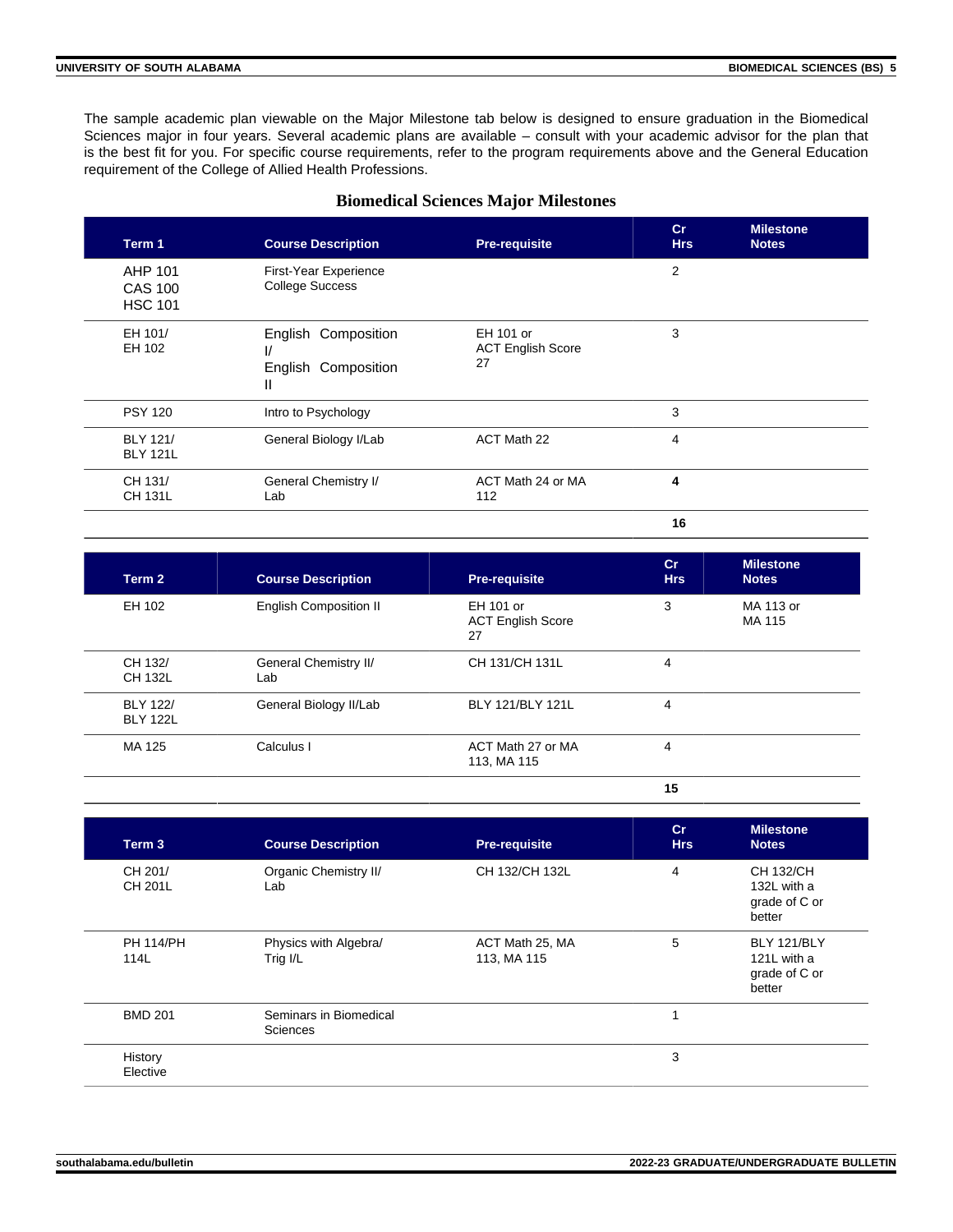CH 202/ CH 202L

PH 115/PH 115L

Organic Chemistry II CH 201/CH 201L 4 CH 132/CH

PH 114/PH 114L 5

**Term 4 Course Description Pre-requisite** 

Physics with Algebra/

Trig II/L

| ST 210                                          | <b>Statistical Reasoning</b> |                            | 3                |                                                       |
|-------------------------------------------------|------------------------------|----------------------------|------------------|-------------------------------------------------------|
| CA 110                                          | <b>Public Speaking</b>       |                            | 3                |                                                       |
|                                                 |                              |                            | 15               |                                                       |
| Term 5                                          | <b>Course Description</b>    | <b>Pre-requisite</b>       | cr<br><b>Hrs</b> | <b>Milestone</b><br><b>Notes</b>                      |
| <b>BMD 311</b>                                  | Human Anatomy                | <b>BLY 121</b>             | 3                | BLY 122/BLY<br>122L with a<br>grade of C or<br>better |
| <b>BMD 321</b>                                  | <b>Biochemistry I</b>        | CH 201/CH 201L             | 3                | CH 201/CH<br>201L with a<br>grade of C or<br>better   |
| <b>BMD 334</b>                                  | Physiology I                 | BLY 121, CH 131,<br>CH 132 | 3                | PH 114 with a<br>grade of C or<br>better              |
| History #2<br>or Social<br>Science<br>Elective  |                              |                            | 3                |                                                       |
| Literature<br>$#2$ or<br>Humanities<br>Elective |                              |                            | 3                |                                                       |

**15**

**Cr Hrs**

| Term 6                | <b>Course Description</b> | <b>Pre-requisite</b>                                | Cr<br><b>Hrs</b> | <b>Milestone</b><br><b>Notes</b> |
|-----------------------|---------------------------|-----------------------------------------------------|------------------|----------------------------------|
| <b>BMD 322</b>        | <b>Biochemistry II</b>    | BMD 321 and CH<br>201                               | 3                |                                  |
| <b>BMD 323</b>        | Biochemistry II lab       | <b>BMD 321</b>                                      |                  |                                  |
| <b>BMD 335</b>        | Human Physiology II       | BMD 334 and EH<br>102                               | 3                |                                  |
| <b>BMD 336</b><br>- W | Human Physiology II       | BMD 334, BMD 335<br>and EH 102(C grade<br>required) |                  |                                  |

**Milestone Notes**

132L with a grade of C or better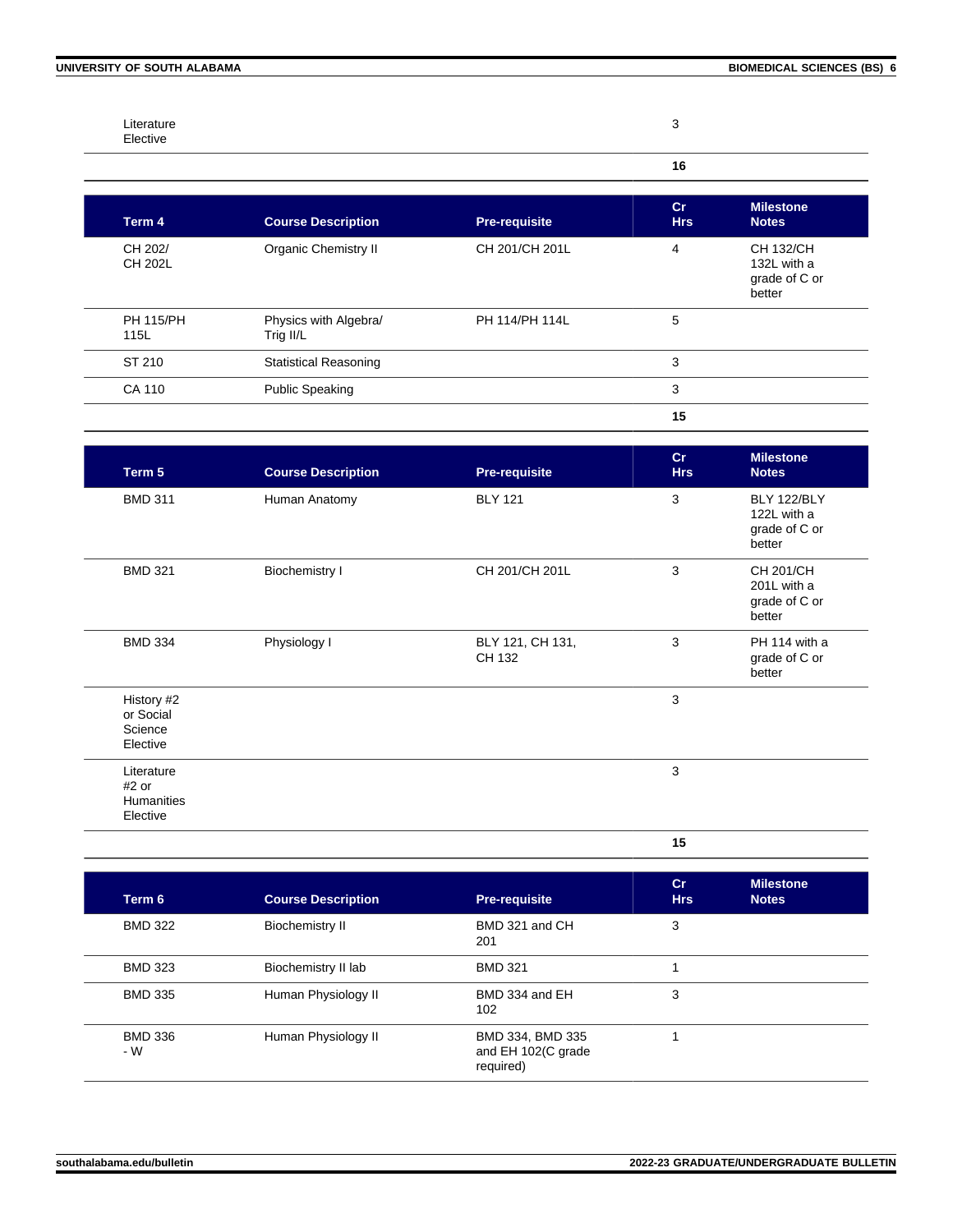**14**

| Social<br>Science<br>Elective         |                                  | 3 |
|---------------------------------------|----------------------------------|---|
| <b>CIS</b><br>150<br>or               | Intro<br>Computer<br>Application | 3 |
| CIS 010<br>and<br>General<br>Elective | Proficiency<br>Test<br>(pass     |   |

| Term 7                 | <b>Course Description</b>              | <b>Pre-requisite</b>   | cr<br><b>Hrs</b> | <b>Milestone</b><br><b>Notes</b>          |
|------------------------|----------------------------------------|------------------------|------------------|-------------------------------------------|
| <b>BMD 401</b>         | Immunology                             | <b>BMD 321</b>         | 3                | BMD 311 with<br>a grade of C<br>or better |
| <b>BMD</b><br>Elective |                                        |                        | 3                |                                           |
| <b>BMD 430</b>         | Neurosciences                          | BMD 311 and BMD<br>334 | 4                |                                           |
| <b>BMD 493</b>         | <b>Issues in Biomedical</b><br>Science | BLY 121 and EH 102     | 3                |                                           |
| Fine Arts<br>Elective  |                                        |                        | 3                |                                           |
|                        |                                        |                        | 16               |                                           |

| Term 8                 | <b>Course Description</b>   | <b>Pre-requisite</b> | cr<br><b>Hrs</b> | <b>Milestone</b><br><b>Notes</b> |
|------------------------|-----------------------------|----------------------|------------------|----------------------------------|
| <b>BMD 402</b>         | <b>Medical Microbiology</b> | <b>BMD 321</b>       | 4                |                                  |
| <b>BMD</b><br>Elective |                             |                      | 3                |                                  |
| <b>BMD 450</b>         | Intro to Research           | <b>BMD 321</b>       | $\overline{2}$   |                                  |
| General<br>elective    |                             |                      | 3                |                                  |
|                        |                             |                      | 12               |                                  |

# **Department Information**

| <b>Biomedical Sciences Administrative Staff</b> | (251) 445-9265                               |
|-------------------------------------------------|----------------------------------------------|
| Chair                                           | Nancy Rice                                   |
| Professors                                      | Rice                                         |
| <b>Professor Emeritus</b>                       | Covey, Davis, Spector, Turrens               |
| Associate Professor Emeritus                    | Stanfield                                    |
| Associate Professors                            | Mockett, Ravine, Shokolenko,<br>Thulasiraman |